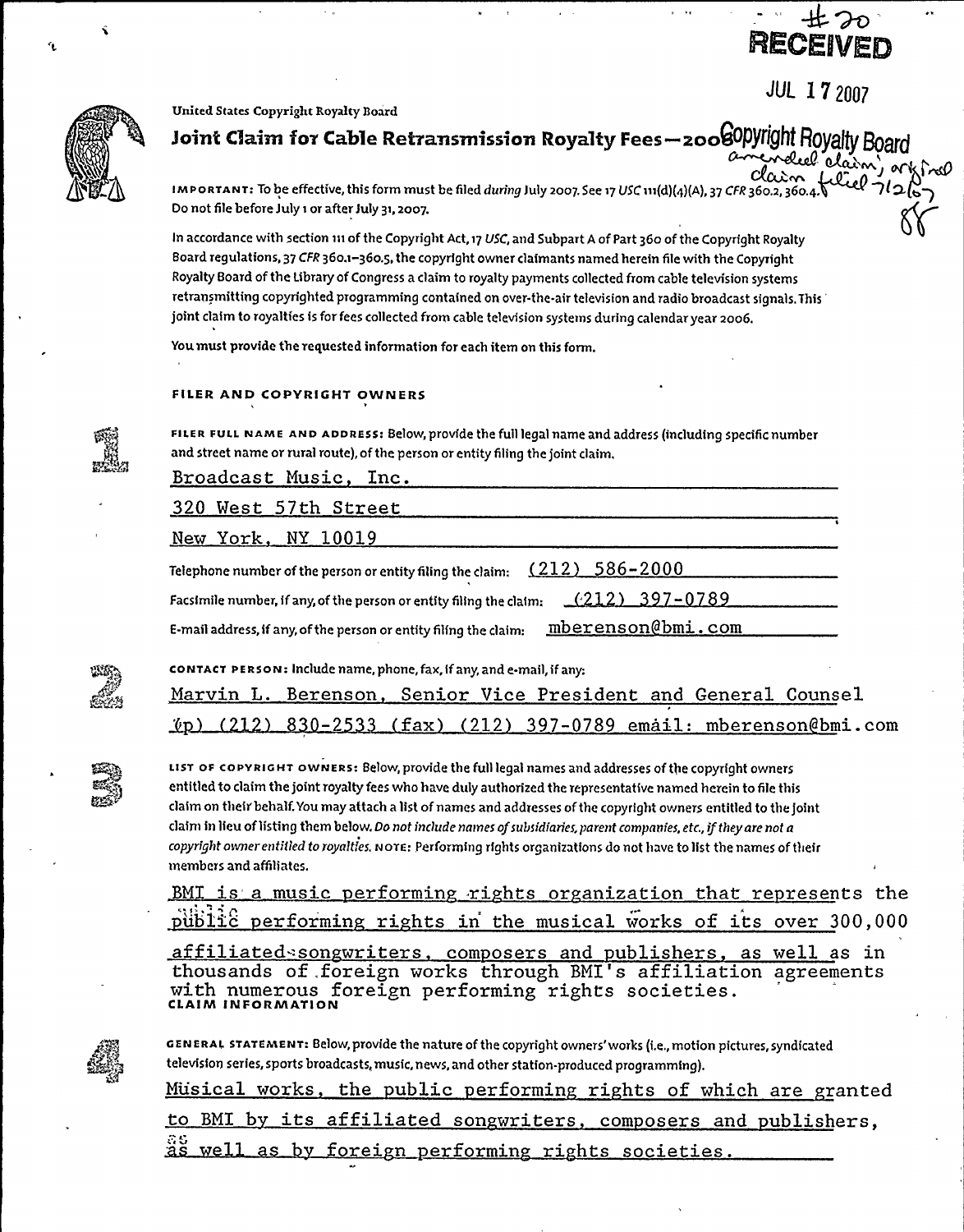ExAMPLE(s): Below, provide at least one example of a secondary retransmission of either a non-music (Example A) or music (Example B) work by filling in the blanks. SEE ATTACHMENT

| <b>Example A (Non-Music):</b>                                                                                          |  |
|------------------------------------------------------------------------------------------------------------------------|--|
|                                                                                                                        |  |
| station ___________, which is licensed to the city of _____________________, located in the state of ____________,     |  |
|                                                                                                                        |  |
| Optional example: Although not required, you may provide an additional example of a secondary retransmission<br>below. |  |
|                                                                                                                        |  |
|                                                                                                                        |  |
|                                                                                                                        |  |
|                                                                                                                        |  |
|                                                                                                                        |  |
| Example B (Music):                                                                                                     |  |
|                                                                                                                        |  |
|                                                                                                                        |  |
|                                                                                                                        |  |
| primary transmission made by broadcast station ___________, which is licensed to the city and state                    |  |

of ,on , 2oo6, and was retransmitted by cable  $\bigsqcup$  which serves the community (include city and state) of

Optional example: Although not required, you may provide an additional example of a secondary retransmission be1ow.

| which was the subject of a primary transmission made by broadcast station ___________, which is licensed to |   |
|-------------------------------------------------------------------------------------------------------------|---|
|                                                                                                             |   |
|                                                                                                             | x |
|                                                                                                             |   |

#### **DECLARATION**

The undersigned declares under penalty of law that he or she is duly authorized by the copyright owners identified herein to make this filing on their behalf and further declares under penalty of law that all statements contained herein are true, complete, and correct to the best of the undersigned's knowledge, information, and belief, and are made in good faith. [18 USC 1001].

## Marvin L. Berenson

(TYPED OR PRINIED NAME) GNATURE) (DATE)